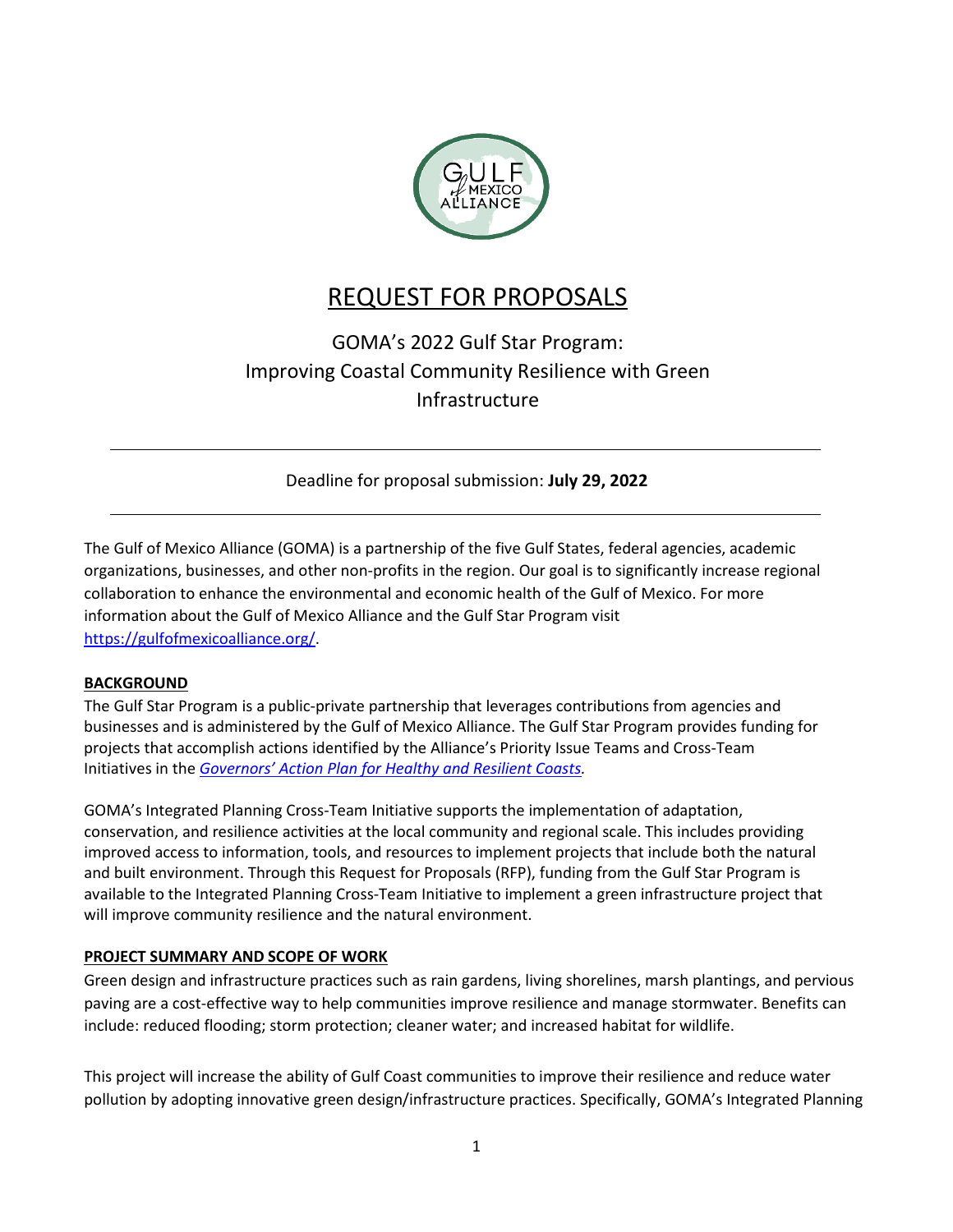Cross-Team Initiative seeks to fund a project that will implement a green infrastructure project in a community located in one of the following areas:

- 1. Aransas, Nueces, and San Patricio Counties in Texas (Corpus Christi and surrounding areas)
- 2. Brazoria, Chambers, Galveston, Harris and Jefferson Counties in Texas (Houston and surrounding areas)
- 3. Calcasieu and Cameron Parishes in Louisiana (Lake Charles and surrounding areas)

#### **AWARD DETAILS**

Grant award agreements and payments will come directly from the Gulf of Mexico Alliance. Available funding for the project selected from this RFP is approximately \$41,000, so project proposals should not exceed that value. Minimum award value is \$25,000; proposals for less than \$25,000 will not be considered.

Although project costs cannot include already-incurred costs, projects may include funding for continuation or expansion of existing projects. Cost sharing or matching is not required.

Project duration can be no more than 12 months. Anticipated start date is September 15, 2022.

## **ELIGIBILITY**

Any state or municipal agency, academic/research institution, tribe, business, or non-governmental organization is eligible to submit a proposal and be considered for funding under this RFP. Municipalities (city, county/parish, or other local governments) are strongly encouraged to apply or participate as members of a project team. All applications must include a letter of support from a municipal partner indicating the proposed project meets a local need to improve resilience.

Applicants of winning proposals will be required to attend at least one GOMA meeting (in person or virtual), provide regular project updates, and submit semi-annual progress reports.

Applicants must be U.S. organizations or corporations with a valid tax ID number and will be required to certify that they have the institutional, managerial, and financial capability to ensure proper planning, management, and completion of the project described in the scope; will establish safeguards to prohibit employees from using their positions for a purpose that constitutes or presents the appearance of personal or organizational conflict of interest, or personal gain; will initiate and complete the work within the applicable time frame after receipt of approval from the Gulf of Mexico Alliance; and will comply with all applicable requirements of all other Federal laws, executive orders, regulations and policies governing this project.

#### **PROPOSAL CONTENT AND FORMAT**

Proposals should be submitted in PDF format via email to Christina Mohrman, GOMA Program Manager, at [christina.mohrman@gomxa.org](mailto:christina.mohrman@gomxa.org) by **Friday, July 29, 2022.** Proposals must be submitted using the GOMA Proposal Form that requires three main sections as described below:

- (1) Title Page (GOMA fillable PDF form)
- (2) Project Description and Budget (GOMA fillable PDF form; 5 pagesmaximum) GOMA's Proposal Form requires that the Project Description and Budget be no longer than 5 pages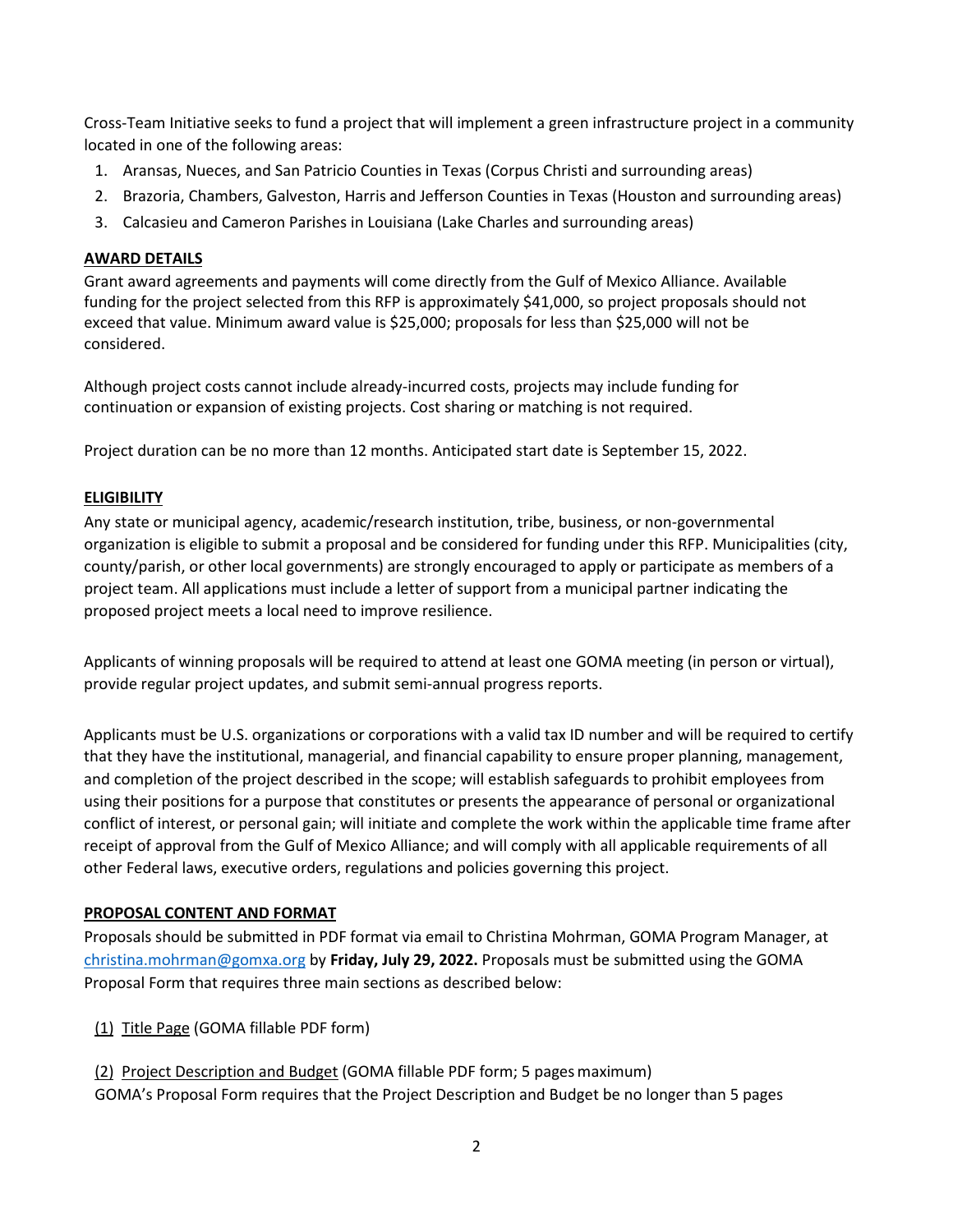and should contain the following elements:

Project Description:

In a clear and concise manner, describe what will be accomplished during the project:

- project goals and objectives, methods or approach, and team members
- primary activities that will be accomplished with this grant and the schedule forimplementation
- outreach/engagement stakeholders or users of the results of the project and describe the steps that will be taken to transfer the results of the project to the appropriate audience
- data and information sharing if applicable, describe how all relevant project-derived material (data, metadata, reports, products, etc.) will be publicly available by the completion of the project.

Budget:

- Project Cost Details: Salary, Fringe, Travel, Supplies, Equipment, Contractual, Indirect
- Travel must include funds to attend at least one in person GOMA meeting (2023 All Hands in Texas; specific dates and venue to be determined)
- Indirect is limited to 10% of the total amount requested
- Justification should be provided for each applicable cost category

## (3) Attachments (as appropriate)

Background information or other relevant information can be provided as an attachment. A Letter of Commitment is required for project team members from organizations other than that of the applicant's. A Letter of Support from a local municipality is required indicating the proposed project meets a need to improve community resilience. Letters of commitment and support should be attached as PDF to proposals. Attachments are not included in 5-page limit for the Project Description and Budget.

## **PROPOSAL EVALUATION CRITERIA**

Project proposals will be evaluated by members of the GOMA staff and Integrated Planning Cross-Team. Proposals will be evaluated on: rationale (10 points), proposal merit (10 points), impacts and application of results (10 points), applicant (10 points), outreach and engagement and/or data sharing (5 points), and proposal specifications (5 points).

Proposals will be evaluated based on the following criteria:

- 1. Rationale (10 points) Project addresses objectives identified in the GOMA Action Plan IV; clearly states the need for the project and the high primacy in accomplishing project goals.
- 2. Proposal Merit (10 points) Project assesses whether the goals and objectives are clear and the methodology is appropriate for the proposed project. Likelihood that the proposed project will attain the stated objectives and GOMA priority issue action it proposes to address.
- 3. Impacts and Application of Results (10 points) Project evaluates the overall impact and anticipated outcomes of the completed project. Identifies opportunities for leveragingor complimentary projects (ifany).
- 4. Applicant (10 points) Principal Investigator and applicant team is well qualified to perform the proposed work and demonstrates intent to be active on GOMA Team(s) throughout the life of the project. Project lead and other project team members are